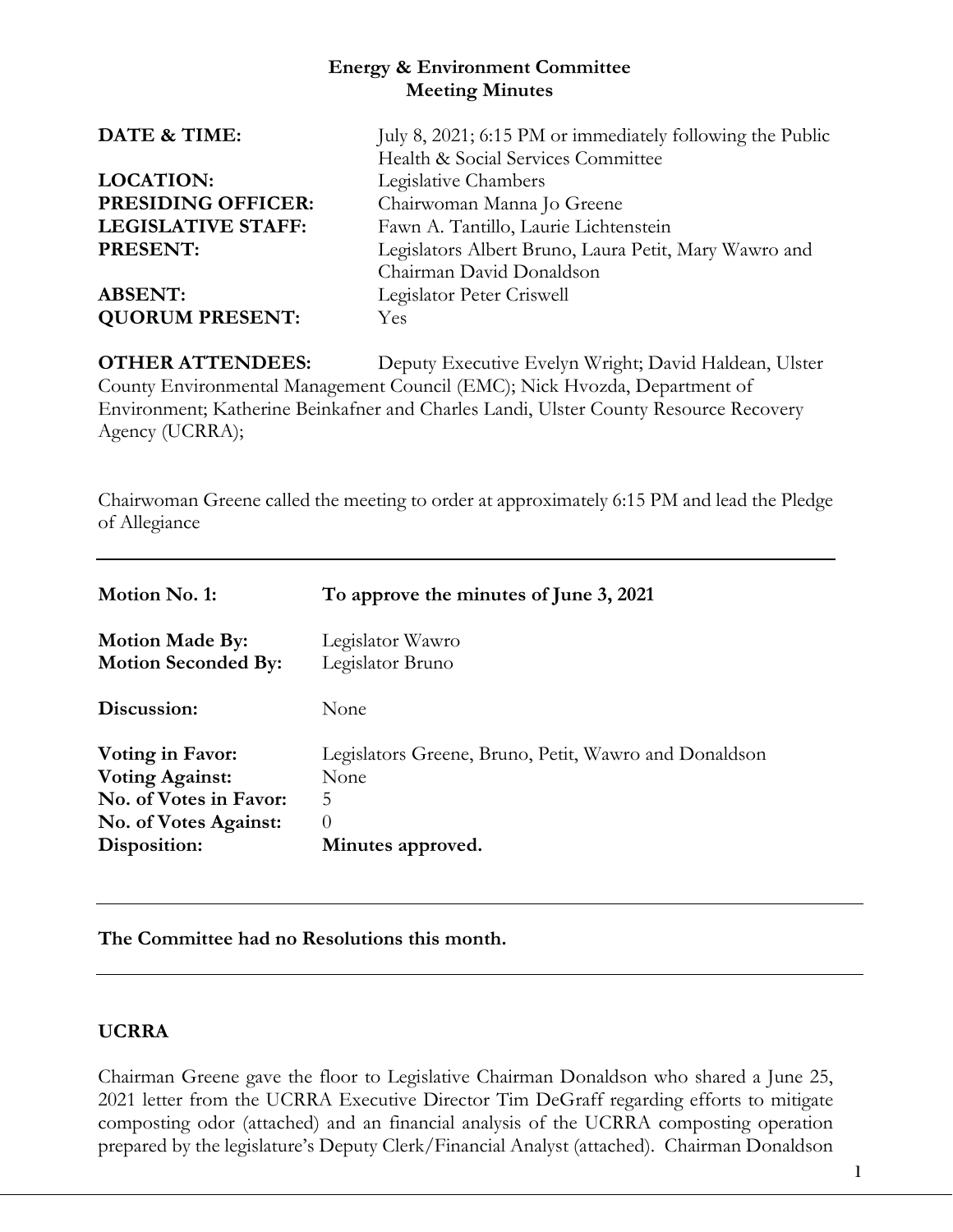noted the "first-come, first-served" policy for compost sales was problematic and was looking forward to a new UCRRA Board policy to address this. He also said that more needed to be done to mitigate odor from the composting operation.

Chairman Donaldson emphasized the urgency of addressing the future of solid waste issues and the importance of the County working collaboratively with the agency.

Ms. Beinkafner, Chair of the UCRRA Board and Charles Landi, UCRRA Board member described several current programs including composting efforts, additional Household Hazard Waste events and electronics drop offs accommodated on Saturdays.

The explained the loss of 2 major sources of food waste used for composting due to a new facility in Westchester County. They were disappointed that the Legislature recently postponed the implementation of the county's food waste reduction law for producers of 1-ton of food waste per week.

Deputy Executive Wright explained the reasoning behind this change to the law.

The Committee discussed the composting law's current requirements for producers of 2-tons or more per week; the inclusion of schools and hospitals in the county law, the hierarchy of food waste diversion and noted that there are other composting operations in Ulster County.

Legislator Petit agreed with the need to work collaborative but was disappointed by an email she shared from a UCRRA Staff member to a colleague of Petit. That email was critical of an educational video about recycling that Petit and her colleague made with former Legislator Joseph Maloney. Petit suggested it would have been more appropriate for the UCRRA staff person to contacted her directly with any concerns.

Chairwoman Greene mentioned the UCRRA Board receives monthly reports and materials ahead of their monthly meeting and requested those reports and materials along with the UCRRA Board agenda be sent to this committee at the same time. UCRRA Board Chair Beinkafner said she would have the materials sent to the clerk of this committee to distribute.

# **Environment Management Committee**

Mr. Haldeman discussed a legal opinion the EMC requested from the County Attorney regarding hybrid meetings in which members could continue to attend electronically as they did during the COVID-19 State of Emergency. There was a brief discussion regarding the benefits of meeting via zoom. Chairwoman Greene asked that Mr. Haldeman forward that opinion.

Mr. Haldeman said the EMC was discussing the difference between various towns conservation advisory board, environmental counsels and conservation committees. They found the main difference is dependent upon the municipality having an up-to-date Open Space Plan. Such a plan would automatically require that advisory board or committee to render an opinion on any plans for the open space in that municipality.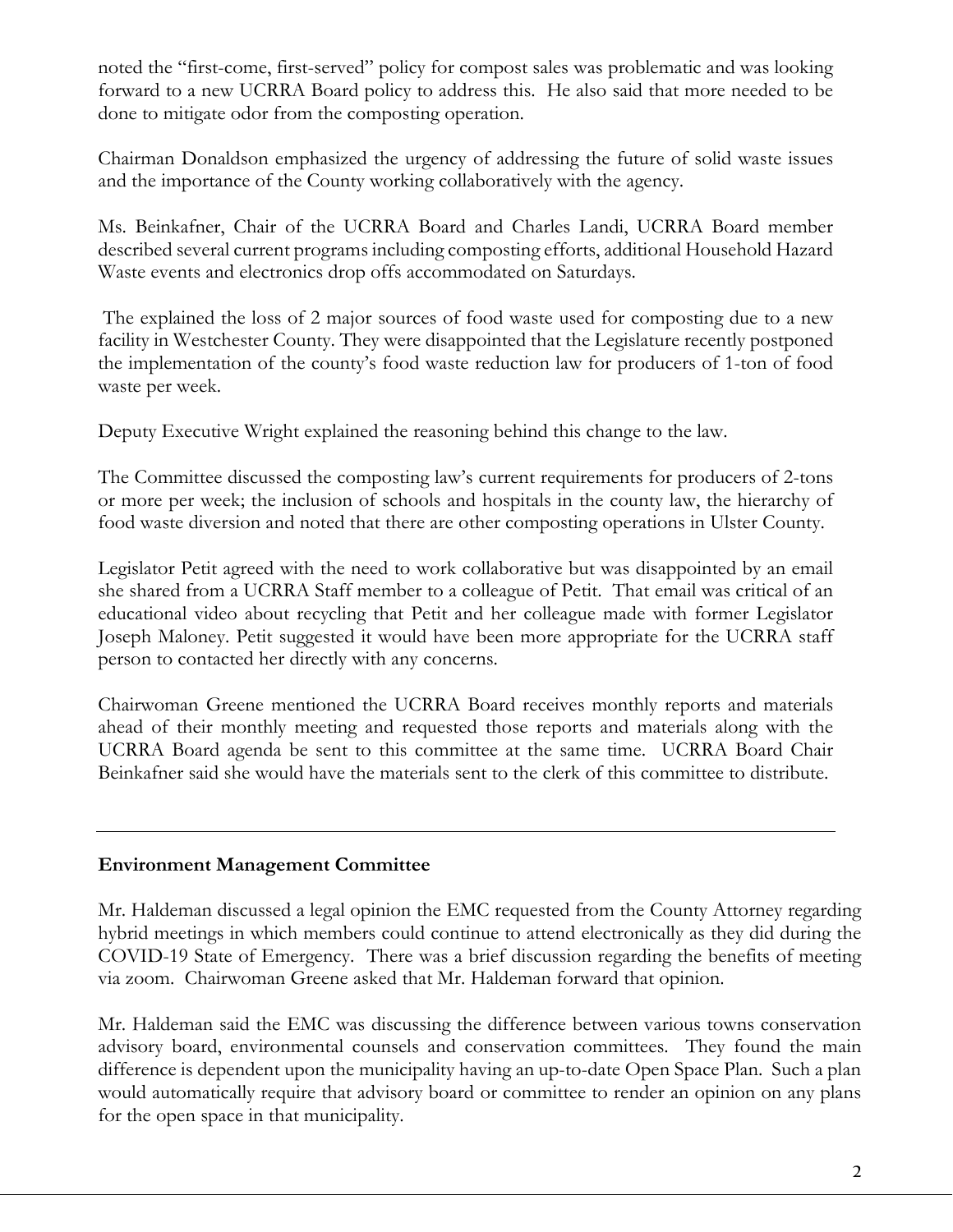Mr. Haldeman reported that he has been in contact with a firm that has been filtering water from the Delaware River for 15 years. He hopes they may have some insights on how to filter the DEP discharges into the Lower Esopus Creek.

Mr. Haldeman praised the Ulster County Department of the Environment for their help and accommodations. He requested the committee consider some modest budget needs of the EMC that included appropriate video camera and microphone equipment to facilitate hybrid meetings and a stipend to attract someone to serve as a secretary to the committee.

### **New Business**

Chairwoman Greene reported on efforts by local Climate Smart Committees to "Green" the Ulster County Fair to bring together major stakeholder and provide information demonstration projects to the Ulster County Fair next month. They are seeking "Green" vendors to rent space and volunteers to staff the booth.

The Committee discussed the Department of the Environment's Zero Waste Resolution Annual Report.

#### Old Business

Chairwoman Greene is pleased with the progress on the development of the Zero Waste Implementation Plan. She remarked it was a slow deliberate process and she was pleased with the cooperation of the UCRRA, Department of the Environment and others in developing this plan.

Chairwoman Green reported that the Clearwater is tracking the pros and cons of the Champlain Power Express and described the concerns of Ulster County communities that draw water from the Hudson River.

Legislator Bruno discussed the need for a study to detail just how much and how long the river sediments would be disturbed to facilitate this transmission line installation. Chairwoman Green said Clearwater is calling for a feasibility study on these impacts.

Dr. Wright described another transmission project proposal along the NYS Thruway right-of- way and the need for a discussion regarding what transmission project have the lease environmental impacts and what criteria we use to evaluate them. She said a transmission line is desperately needed.

Chairwoman Greene agreed and spoke about the work of the 7-county Regional Renewable Energy Implementation Plan looking at the Hudson Valley energy grid originally designed to transmit energy one-way and the need for it to be updated to both send and receive energy.